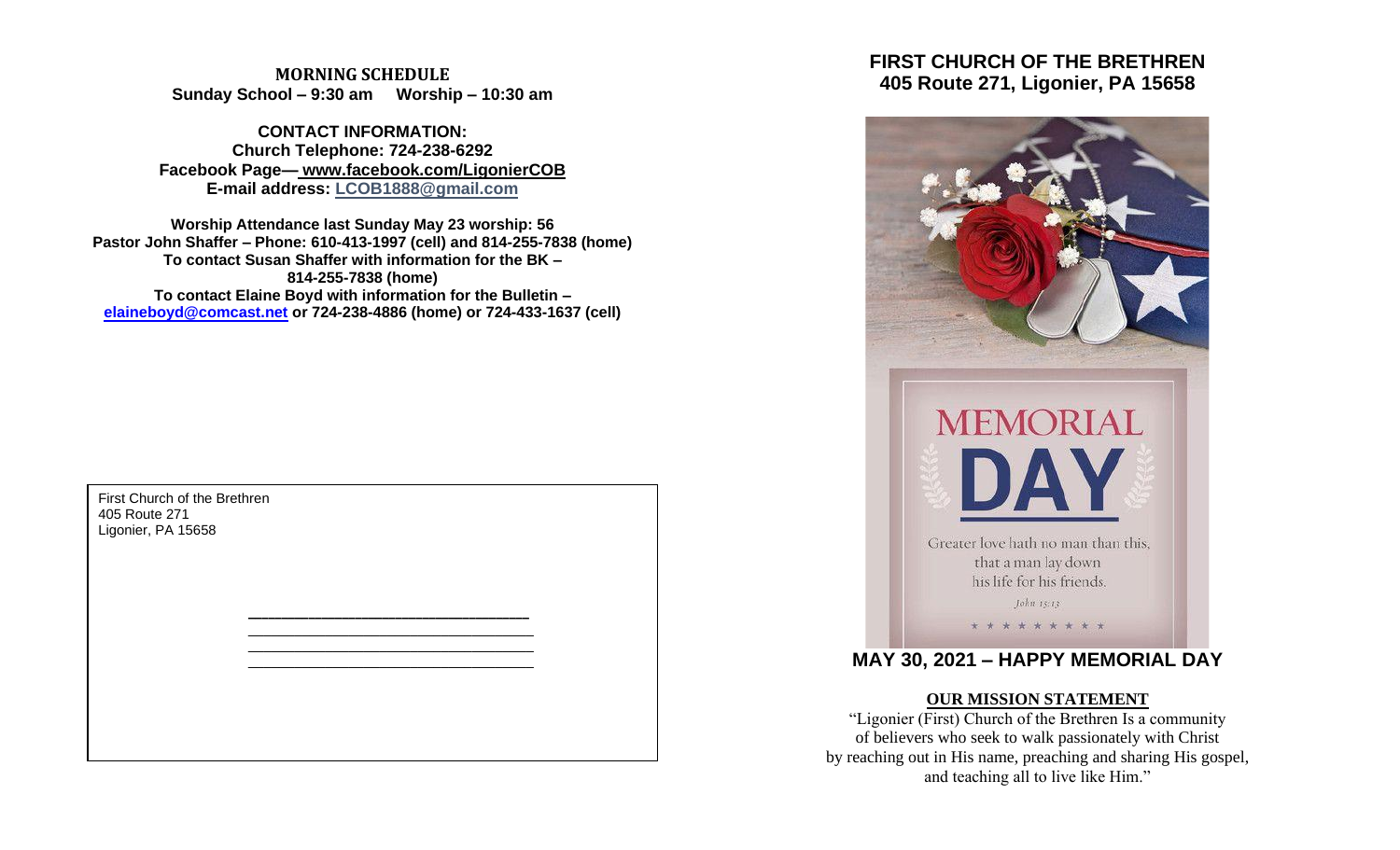| *HYMN                            | "Blessed the Nation"                           | No. 577                                                                                                            | G                                                                                                                                                                                                                                                            |
|----------------------------------|------------------------------------------------|--------------------------------------------------------------------------------------------------------------------|--------------------------------------------------------------------------------------------------------------------------------------------------------------------------------------------------------------------------------------------------------------|
| All:                             |                                                |                                                                                                                    |                                                                                                                                                                                                                                                              |
|                                  |                                                |                                                                                                                    |                                                                                                                                                                                                                                                              |
| People:                          |                                                |                                                                                                                    |                                                                                                                                                                                                                                                              |
| Leader:                          |                                                |                                                                                                                    |                                                                                                                                                                                                                                                              |
| <b>People:</b>                   |                                                |                                                                                                                    |                                                                                                                                                                                                                                                              |
| Leader:                          | In a world filled with tyranny and oppression, |                                                                                                                    |                                                                                                                                                                                                                                                              |
| <b>People:</b>                   |                                                |                                                                                                                    | *BENEDICTION                                                                                                                                                                                                                                                 |
| Leader:                          | In a world filled with violence and war,       |                                                                                                                    |                                                                                                                                                                                                                                                              |
|                                  |                                                |                                                                                                                    | *CLOSING HYMN                                                                                                                                                                                                                                                |
|                                  |                                                |                                                                                                                    | <b>MESSAGE</b>                                                                                                                                                                                                                                               |
|                                  |                                                |                                                                                                                    |                                                                                                                                                                                                                                                              |
| <b>WELCOME AND ANNOUNCEMENTS</b> |                                                |                                                                                                                    | <b>SCRIPTURE</b>                                                                                                                                                                                                                                             |
|                                  | <b>PRELUDE</b><br>Leader:                      | <b>CALL TO WORSHIP</b><br>In a world filled with hunger and greed,<br>Our hope is in the name of the Almighty God, | we gather together to celebrate the promise of peace.<br>we gather together to celebrate the promise of justice for all.<br>we gather together to celebrate the promise of plenty for all.<br>the Creator, Redeemer, and Sustainer of heaven and earth. Amen |

## \*INVOCATION PRAYER: *Unison Prayer*

**Almighty and eternal God, from whose love in Christ we cannot be parted, either by death or life: hear our prayers and thanksgivings for all whom we remember this day; fulfil in them the purpose of your love; and bring us all, with them, to your eternal joy; through Jesus Christ our Lord. Amen.**

### OFFERTORY PRAYER: *(Please remember to sign the attendance sheets)*

God of all creation, all you have made is good, and your love endures forever. You bring forth bread from the earth and fruit from the vine. Nourish us with these gifts, that we might be for the world signs of your gracious presence in Jesus Christ, our Savior and Lord. Amen.

### **OFFERING**

\*DOXOLOGY

CHILDREN'S MESSAGE Stacey Knupp

JOYS AND CONCERNS

| PRAYER HYMN | "O, How He Loves You and Me" | No. 513 |
|-------------|------------------------------|---------|

#### MORNING PRAYER

| <b>SCRIPTURE</b> | <b>John 15:1-8</b>                                                                        |         |
|------------------|-------------------------------------------------------------------------------------------|---------|
| <b>MESSAGE</b>   | "Connected With Jesus"                                                                    |         |
| *CLOSING HYMN    | "My Country, 'Tis of Thee"                                                                | No. 571 |
| *BENEDICTION     | *Please stand if you are able.                                                            |         |
|                  | Pastor: Rev. John Shaffer<br>Lay Leader:<br>Chorister: Ed Wedge<br>Pianist: Pam Zimmerman |         |
|                  |                                                                                           |         |

Freeters for May: Michelle "Mickey" Clark Counting Steward for May: Stacey Knupp

### **NEW CHURCH WEB PAGE**

We have opened the new web page please put this in the bulletin: The address is: LigonierFirstCob.org

#### **LAST WEEK'S JOYS**

- Ethen Deemer graduated from high school and will attend welding school *Congratulations, Ethen!*
- Paul and Stacey Knupp will be grandparents in January through their daughter Amanda
- Tracy and Michelle Black will get to meet their third grandchild in two weeks when their son Josh visits with his family
- Peg and Carl were driving and had a flat tire a man in a truck followed with his blinkers on until they could safely pull over and then changed the tire for them

#### **INFORMATION CONCERNING MAY'S OUTREACH – THE ASSOCIATION OF CHURCHES**

The Association of Churches draws its membership from any Ligonier churches who choose to participate. During a non-covid year it provides weekly Wednesday noon services and luncheons throughout the Lenten season, a Good Friday service (sometimes including a Walk with the Cross component) and an Easter Sunrise service in conjunction with others. A Thanksgiving service and the World Day of Prayer activities are also coordinated through the Association. The local Food Pantry, two Meals on Wheels, and several other activities within the Ligonier Valley are supported through the Association.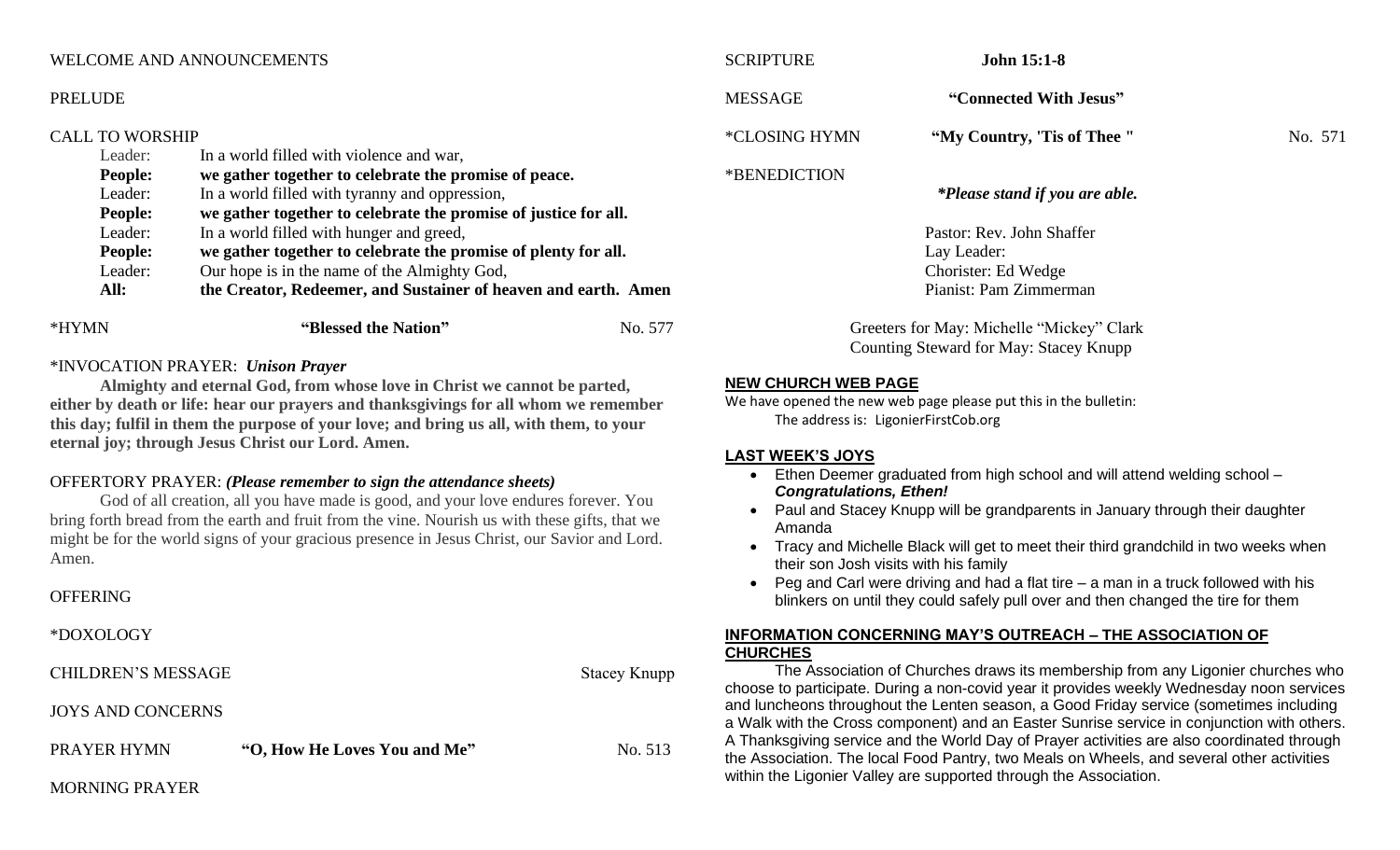#### **ACTIVITIES THIS WEEK**

Scheduled outreach for May is the Association of Churches -- Please also remember your gently used shoes, wrapped with a rubber band as this project supports the Honduras orphanage we associate with and bring – And don't forget items for the local Food Pantry

**Wednesday, 6:30 pm – Bible Study with Pastor John – on the book of Revelation**

**Thursday, 9:00 am -- The Happy Stitchers**

**Thursday, 9:00 am to Noon – Pastor John's Office Hours**

**Saturday, 9:00 am – Men's Fellowship Breakfast – Please note the change of date from second Saturday to first Saturday of the month**

**Next Sunday, June 6, Immediately following worship – Executive Board or General Board Meeting – Listen for announcement**

## **UPCOMING EVENTS**

#### **Sunday, June 20 (Father's Day) – Kids will prepare and serve a light picnic luncheon following worship**

**Sunday, July 18 – Morning Worship will be held at John and Susan Shaffer's Home Pavilion – Roxbury Church of the Brethren will also be invited to participate – Nurture Commission will coordinate a church picnic luncheon following worship – There will be no Sunday School or Church at our church – If a ride is needed, please contact the pastor or any church board member and arrangements will be made**

**Sunday, July 25 – Rain Date for the Morning Worship at John and Susan Shaffer's Home Pavilion – conflict with this date and Women's Fellowship – watch for an alternate rain date**

### **RITA'S CLOSET**

Rita's Closet opens Mondays at the First Church of the Brethren, 10:00 am to 6:00 pm. If you are unable to make it on a Monday, please call Darlene Rummel at 814-243-7156 to schedule a time more convenient. All donated clothes were freely given and are free to you. Please come and check us out.

## **PRAYER CONCERNS – IMMEDIATE**

**Family of Audrey Boyd; Pastor Jason Losier; Marlene Pfeiffer; Debbie Smith's friend; Jeanne Boyd; Frank Young; Sandy Smith; Family of Leona Kleinmeyer; Lyn Noel; Lou Ann McKlveen; Allister McVicker (brother of Caroline); Becky Mossholder;**  **Kristin Kaneer; Cheryl Hillbold; Friend of Connie McCoy; Freda Layton; Mary Laurie; Family of Regina Bridge;** 

**Christians (in general); Our Country**; **the Nations as a whole; Passage of Equality Act to Senate;** Church of the Brethren (move toward unity); Covid-19 and the response worldwide to this pandemic, safety and health of all involved in schools and universities; essential workers and everyone seeking safe ways to cope with the uncertainty this pandemic has brought with it; those in hospitals awaiting surgery or diagnoses; Border Patrol agents; peace and forgiveness within families; natural disasters occurring throughout our county and the world; traveling mercies; church board and commissions for decisions that need to be made; Church of the Brethren in Nigeria; that more would hear of Christ's sacrifice, His gift to us, and choose to follow Him.

## **LONG-TERM PRAYER CONCERNS**

Paul Abram; Austin Boyd; Jim and Christy Boyd; Michelle Boyd; Roxanne Boyd; Allison Burke; Hannah Burkett; George Butcher; John Chesson; Tim and Jessica Clark; Basil Costantino; Billy Crawford and Lori Crawford; Breana Deemer; Ethen Deemer; Kristi Deemer; Sam Duffey; Hosea Duffey; Brenda Duhl; Sarah Ferian; Carol Fechter; Bonnie Guldenshuh; Fay Harr; Donald and Christine Hayes; Fred Hayes; Roxanne Henderson; Janice Hooper; Jim and Jeannie Horrell; Mari Iljic; Sue Derk Kinsey; Darlene Kolced; Junah Krupper; Becky Kwak; Frank Kwak; Calvin Layton; Kim Lukatch; Bob McDowell; Shane McGee; Gay McGuire; Debbie McKim; Ed McKlveen; Bill McMillan; Derek and Kara O'Brien and family; Roy Pletcher; Judah Pope; Delores Scarff; Harrison Smith; Bryan Smithley; Jamie Shaw and her family; Charles Satler; Don Stitt; Diane Weimer; Randy Whiteside; Josh Wissinger; Dave Zebrowski; Brenda Zimmerman; Mim Zimmerman; Norma Zimmerman

| Please also keep the following in thought and prayer |                                                         |                                                                         |  |  |
|------------------------------------------------------|---------------------------------------------------------|-------------------------------------------------------------------------|--|--|
| Msg Buchko, Nathan                                   | Major Scott Busija<br>2904 Clovis, New<br>Hammond Blvd. | Sheaffer, Garrett Pv2<br>4300 Mattie Drive, App A,<br>Killeen, Tx 76549 |  |  |
|                                                      | <b>Mexico 88101</b>                                     | $10 - 12 - 12$                                                          |  |  |
|                                                      | $7 - 20 - 14$                                           |                                                                         |  |  |
| Josh, Gloria and Emma                                | <b>Stefan Maravas</b>                                   | Schaffer Joshua M                                                       |  |  |
| <b>Black</b>                                         | <b>PRG 6-8</b>                                          | 140 Phantom Street #15839                                               |  |  |
| 316 Kika de la Garza St.                             | APO AE 09354                                            | Keesler AFB MS 39534                                                    |  |  |
| Edinburg, TX 78539                                   | $11 - 15 - 15$                                          |                                                                         |  |  |
| $1 - 31 - 21$                                        |                                                         |                                                                         |  |  |